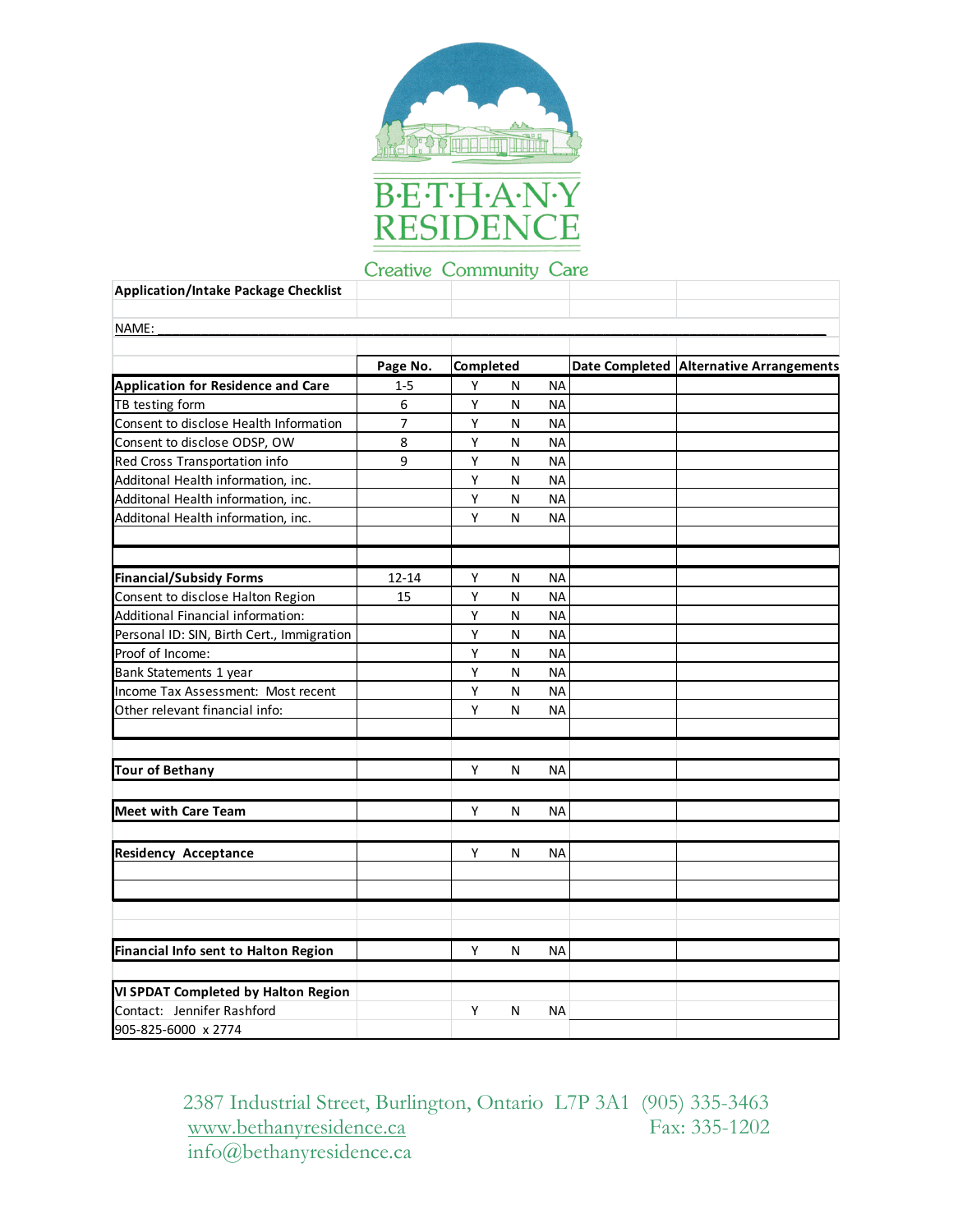

2387 Industrial Street, Burlington, Ontario L7P 3A1

Phone: 905-335-3463<br>Fax: 905-335-1202 Fax: 905-335-1202 Contact: Patti MacIntyre Director of Care

**APPLICATION FOR RESIDENCE & CARE** 

| Date: __________________________                                                                                                                                                                                               | Male/Female                             |
|--------------------------------------------------------------------------------------------------------------------------------------------------------------------------------------------------------------------------------|-----------------------------------------|
| Name of Applicant: We have a series of the series of the series of the series of the series of the series of the series of the series of the series of the series of the series of the series of the series of the series of t |                                         |
|                                                                                                                                                                                                                                |                                         |
| Phone Number: ____________________                                                                                                                                                                                             | How long at above address:              |
| Date of Birth: _________________________                                                                                                                                                                                       | Health Card No. _______________________ |
| Place of Birth: _______________________                                                                                                                                                                                        |                                         |
|                                                                                                                                                                                                                                | Immigrant Status:______________________ |
|                                                                                                                                                                                                                                | Marital Status: S M Sep. Div. Widowed   |
| Apply for subsidy: YES/NO                                                                                                                                                                                                      |                                         |
|                                                                                                                                                                                                                                |                                         |
|                                                                                                                                                                                                                                |                                         |
|                                                                                                                                                                                                                                |                                         |
|                                                                                                                                                                                                                                |                                         |
|                                                                                                                                                                                                                                |                                         |
|                                                                                                                                                                                                                                | Phone No.                               |
|                                                                                                                                                                                                                                | <b>GUARDIAN/FAMILY INFORMATION</b>      |
|                                                                                                                                                                                                                                |                                         |
|                                                                                                                                                                                                                                |                                         |
|                                                                                                                                                                                                                                |                                         |
|                                                                                                                                                                                                                                |                                         |
|                                                                                                                                                                                                                                |                                         |
| Relationship:______________________________                                                                                                                                                                                    |                                         |
|                                                                                                                                                                                                                                |                                         |
| E-Mail Address: ______________________________                                                                                                                                                                                 |                                         |

**Privacy Policy Available Upon Request. Consent to disclose personal health information must be completed See Page 7.** 

**Total number of pages enclosed 21**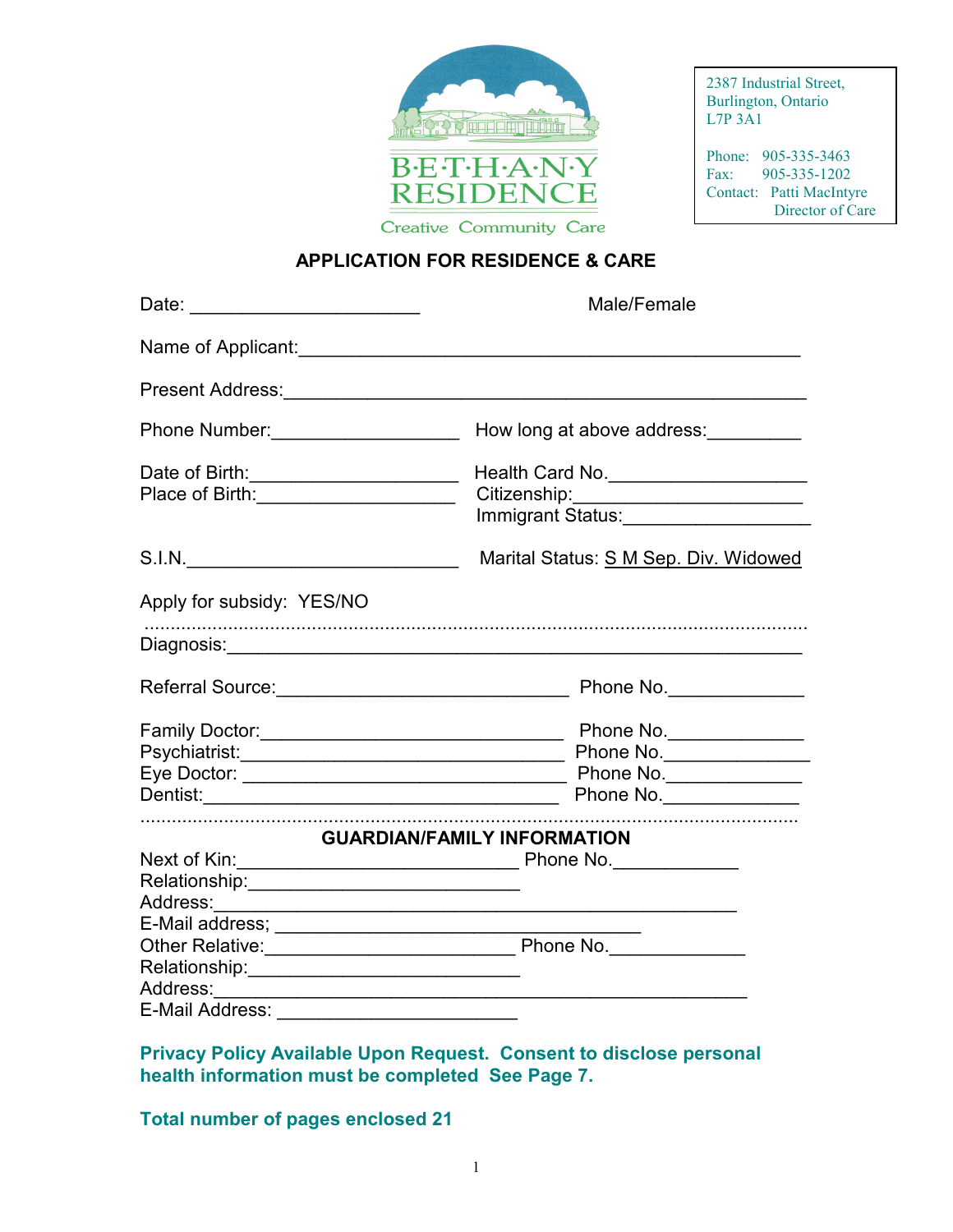# **FUNCTIONAL ASSESSMENT**  (MUST BE COMPLETED IN FULL)

| <b>AMBULATION</b>                         | <b>Fully Ambulatory</b><br>On Level<br>On Stairs<br>Wanders | Indep. with Cane Walker          | Wheelchair<br>Indep.<br>Ass't     | <b>Needs Assistance</b><br>With | Comments |
|-------------------------------------------|-------------------------------------------------------------|----------------------------------|-----------------------------------|---------------------------------|----------|
| <b>TRANFER</b>                            | Needs No Assistance                                         | Supervision<br>E.G. Bed to Chair | Assistance<br>Lifting             | Bedridden                       |          |
| <b>BLADDER</b>                            | Resp. for Self                                              | Rare Incontinence                | Occasional<br>Incontinence        | Totally<br>Incontinent          |          |
| <b>BOWEL</b>                              | Resp. for Self                                              | Rare Incontinence                | Occasional<br>Incontinence        | Totally<br>Incontinent          |          |
| <b>OSTOMY</b>                             | No Ostomy                                                   | Resp. for Self                   | Minor Ass't.                      | <b>Total Care</b>               |          |
| <b>ABILITY TO</b><br>EAT                  | Without Ass't.                                              | Minor Ass't                      | Considerable Ass't. Total Care    |                                 |          |
|                                           |                                                             |                                  |                                   |                                 |          |
| <b>ABILITY TO</b><br><b>DRESS</b>         | <b>Dresses Self</b>                                         | Supervision Only                 | Ass't. Co-operates Un-Cooperative |                                 |          |
| <b>ABILITY TO</b><br><b>BATHE</b>         | Without Ass't.                                              | Supervision Only                 | Ass't. Co-operates Un-Cooperative |                                 |          |
|                                           |                                                             |                                  |                                   |                                 |          |
|                                           |                                                             |                                  |                                   |                                 |          |
| <b>MENTAL FUNCTION:</b>                   |                                                             |                                  |                                   |                                 |          |
| <b>MANAGE OWN</b><br><b>DAILY AFFAIRS</b> | Capable                                                     | Needs Guidance                   | Minor affairs only                | Unable to Comprehend            |          |
| <b>MEDICATION</b>                         | Will comply                                                 | Needs encouragement              | May not comply                    | Uncooperative                   |          |
| <b>IS APPLICANT</b>                       | <b>DEPRESSED</b>                                            | <b>ANXIOUS</b>                   |                                   |                                 |          |
|                                           |                                                             |                                  |                                   |                                 |          |
| <b>VISION</b>                             | Good                                                        | <b>Wears Glasses</b>             | Adequate                          | Impaired                        |          |
| <b>HEARING</b>                            | Good                                                        | <b>Wears Aids</b>                | Adequate                          | Impaired                        |          |
| <b>SPEECH</b>                             | Good                                                        | Adequate                         | Impaired                          | First Language                  |          |
| SELF-EXPESS<br>(GESTURES ETC) Good        |                                                             | Adequate                         | Impaired                          |                                 |          |
|                                           | DOES APPLICANT SMOKE? YES/NO                                | SUPERVISED/UNSUPERVISED          |                                   |                                 |          |
| DOES APPLICANT USE ALCOHOL?               |                                                             | RESTRICTED/UNRESTRICTED          |                                   |                                 |          |
|                                           |                                                             |                                  |                                   |                                 |          |

**Prior to admission a TB Mantoux (two step) screening is required. Obtain signed Doctors/Nurse note that the screening has occurred and is negative. See attached Doctors/Nurse Note to be signed on Page 8.**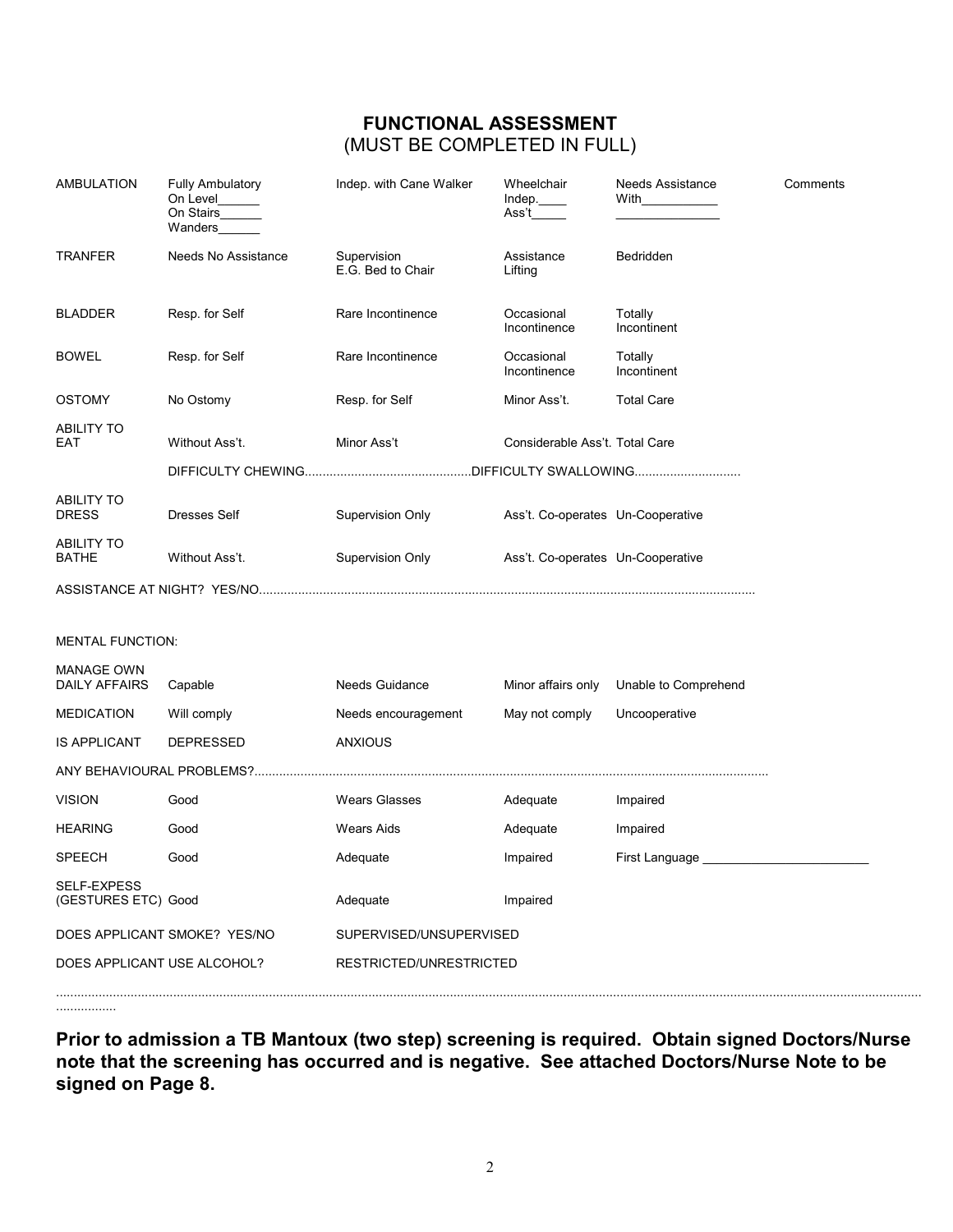# **PSYCHIATRIC ASSESSMENT**

(MUST BE COMPLETED IN FULL)

| 1) Primary Diagnosis: Secondary Diagnosis: Manuscription of Diagnosis:                                                    |                                                                                                  |
|---------------------------------------------------------------------------------------------------------------------------|--------------------------------------------------------------------------------------------------|
| 2) Date of Onset of Illness:                                                                                              |                                                                                                  |
| 3) Client behaviour prior to/during illness:                                                                              |                                                                                                  |
| Interventions:                                                                                                            |                                                                                                  |
| 4) Past Psychiatric hospitalizations:                                                                                     |                                                                                                  |
|                                                                                                                           | Does the applicant have any of the following problems which may affect participation at Bethany? |
| a) Hallucinations? YES/NO If YES, visual / auditory                                                                       |                                                                                                  |
| b) Delusions? YES/NO                                                                                                      |                                                                                                  |
| c) Difficulty Sleeping? YES/NO Nightmares? YES/NO                                                                         |                                                                                                  |
| d) Difficulty coping/communicating within a group setting? YES/NO                                                         |                                                                                                  |
| e) Fire Setting or Careless Smoking? YES/NO                                                                               |                                                                                                  |
| f) Conflict with the Law? $YES/NO$ TYPE:                                                                                  | PAROLE/PROBATION                                                                                 |
| e) Any unusual behaviour (fear, screaming, etc.)? YES/NO<br>If YES, please describe:                                      |                                                                                                  |
| Does Applicant have a history of acting-out and or inappropriate behaviour?<br>Verbally aggressive: Y / N / SELF / OTHERS | Pattern<br><b>Frequency Severity</b>                                                             |
| Physically aggressive: Y / N / SELF / OTHERS                                                                              |                                                                                                  |
| Suicide/Self Harm: Y / N / SELF / OTHERS                                                                                  |                                                                                                  |

Sexual: Y / N / SELF / OTHERS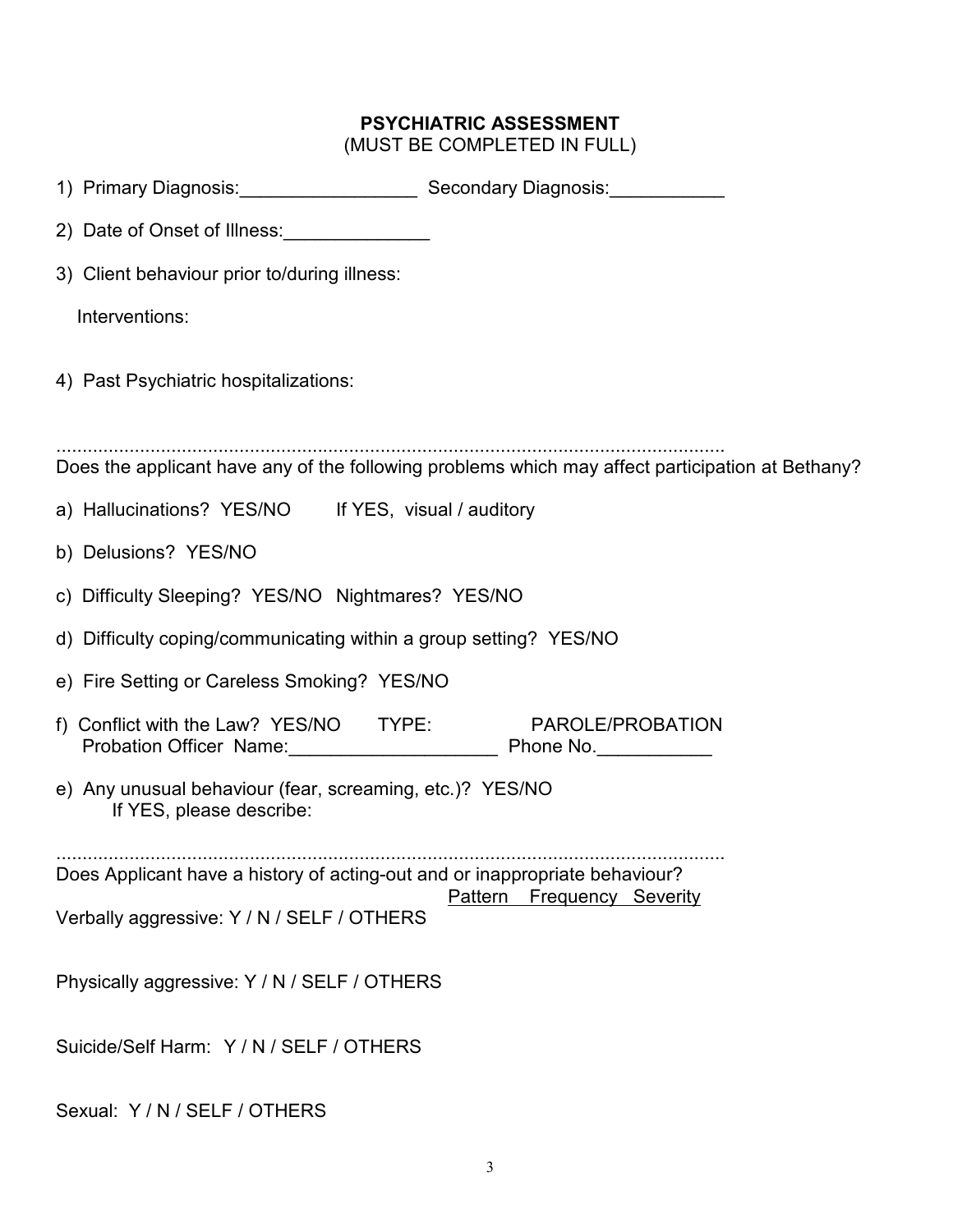| <b>List Current Medications:</b>                                           | Dosage: | Frequency: |
|----------------------------------------------------------------------------|---------|------------|
|                                                                            |         |            |
| Consultation/Discharge Summary Yes/No                                      |         |            |
| Power of Attorney for Care: (Obtain copy of form)                          |         |            |
|                                                                            |         |            |
|                                                                            |         |            |
| List Any Specific Arrangements eg, Heroics (Obtain copy of arrangements)   |         |            |
| Lifestyle History:                                                         |         |            |
| Living situation prior to Admission or Hospitalization:                    |         |            |
|                                                                            |         |            |
| Who will resident call in times of need?                                   |         |            |
|                                                                            |         |            |
| Will Resident have overnight or other outside stays away from Bethany? Y/N |         |            |
|                                                                            |         |            |
|                                                                            |         |            |

ANY OTHER NOTES RE: BEHAVIOUR/DIETARY/MEDICATION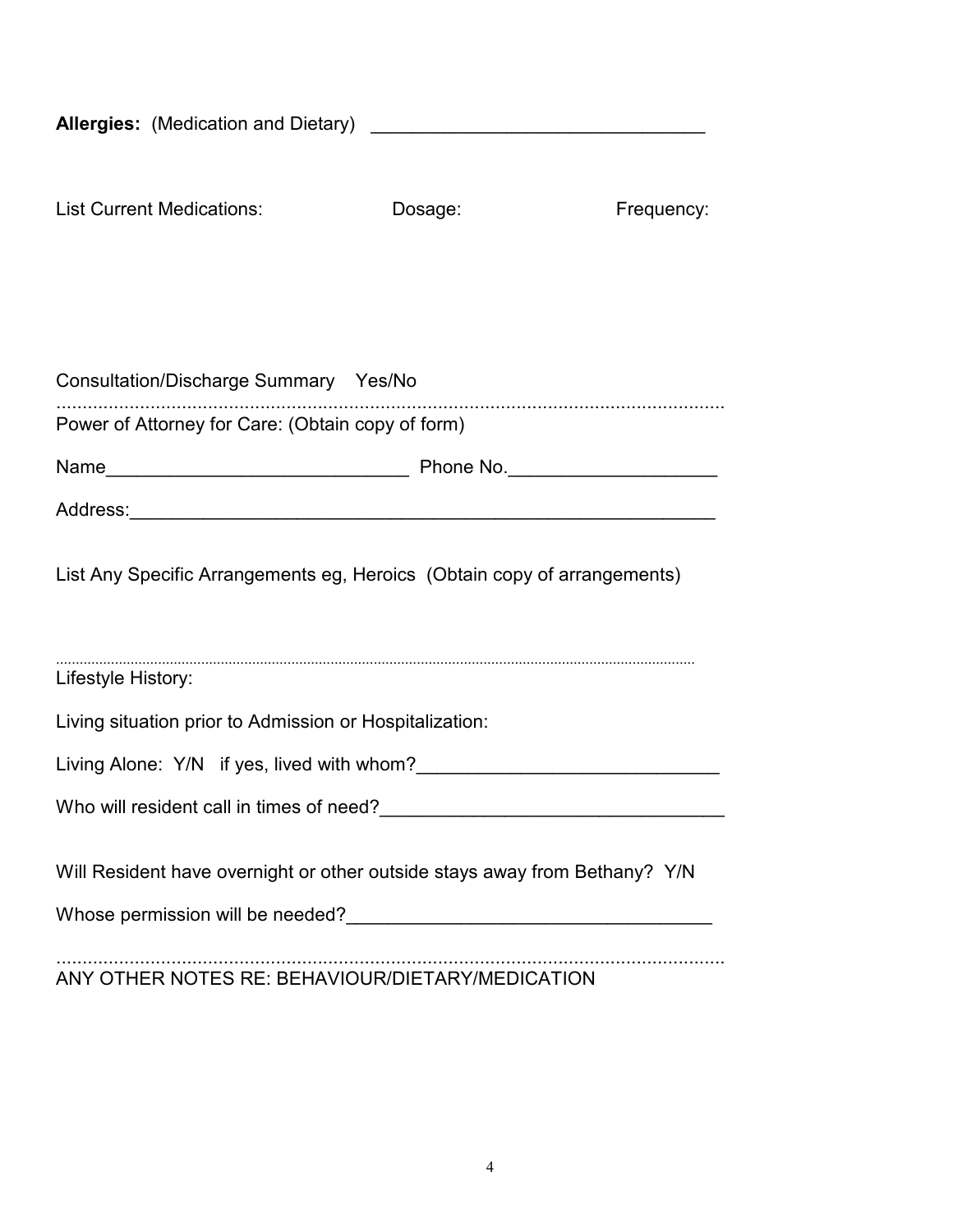## **LIFE HISTORY**

| Name:                           |                 |
|---------------------------------|-----------------|
| Religious Affiliation:          |                 |
| Education:                      |                 |
| Past Occupation:<br>Occupation: | <b>Previous</b> |

# **CURRENT INTERESTS/HOBBIES**

#### **Group Interests Arts and Crafts**

- 
- □ Dancing <br>□ Aromatherapy Drawing
- $\square$  Aromatherapy<br>  $\square$  Discussion group
- 
- 
- 
- 
- <p>□ Religious study</p>\n<p>□ Neting</p>\n<p>□ Other</p>\n<p>□ Other</p>
- Other \_\_\_\_\_\_\_\_\_\_\_\_\_\_\_\_\_\_\_\_\_\_\_\_\_\_\_\_ Other

\_\_\_\_\_\_\_\_\_\_\_\_\_\_\_\_\_\_\_\_\_\_\_\_\_\_\_

\_\_\_\_\_\_\_\_\_\_\_\_\_\_\_\_\_\_\_\_\_\_\_\_\_\_\_\_\_

- 
- $\Box$  Shopping trips
- 
- 
- $\Box$  Socials
- music\_\_\_\_\_\_\_\_\_\_\_\_\_\_\_\_\_\_\_\_
- $\Box$  House of Worship
- 

- $\square$  Cards  $\square$  Crafts  $\square$ 
	-
	-
	- □ Kinitting/Crochet
- Baking Woodworking
- Exercise Painting
	- $\Box$  Latchwork
	-
	-

### **Outdoor Activities Community Controllering Reading/Music/Television**

- □ Walking Singing songs<br>□ Shopping trips Books
	-
- □ Bus trips **Watching television**
- □ Gardening and the contract of the contract of the contract of the contract of the contract of the contract of the contract of the contract of the contract of the contract of the contract of the contract of the contract
	- $\Box$  Newpapers/magazines<br> $\Box$  Likes the library
	-
- Other \_\_\_\_\_\_\_\_\_\_\_\_\_\_\_\_\_\_\_\_\_\_\_\_\_\_\_\_\_ Other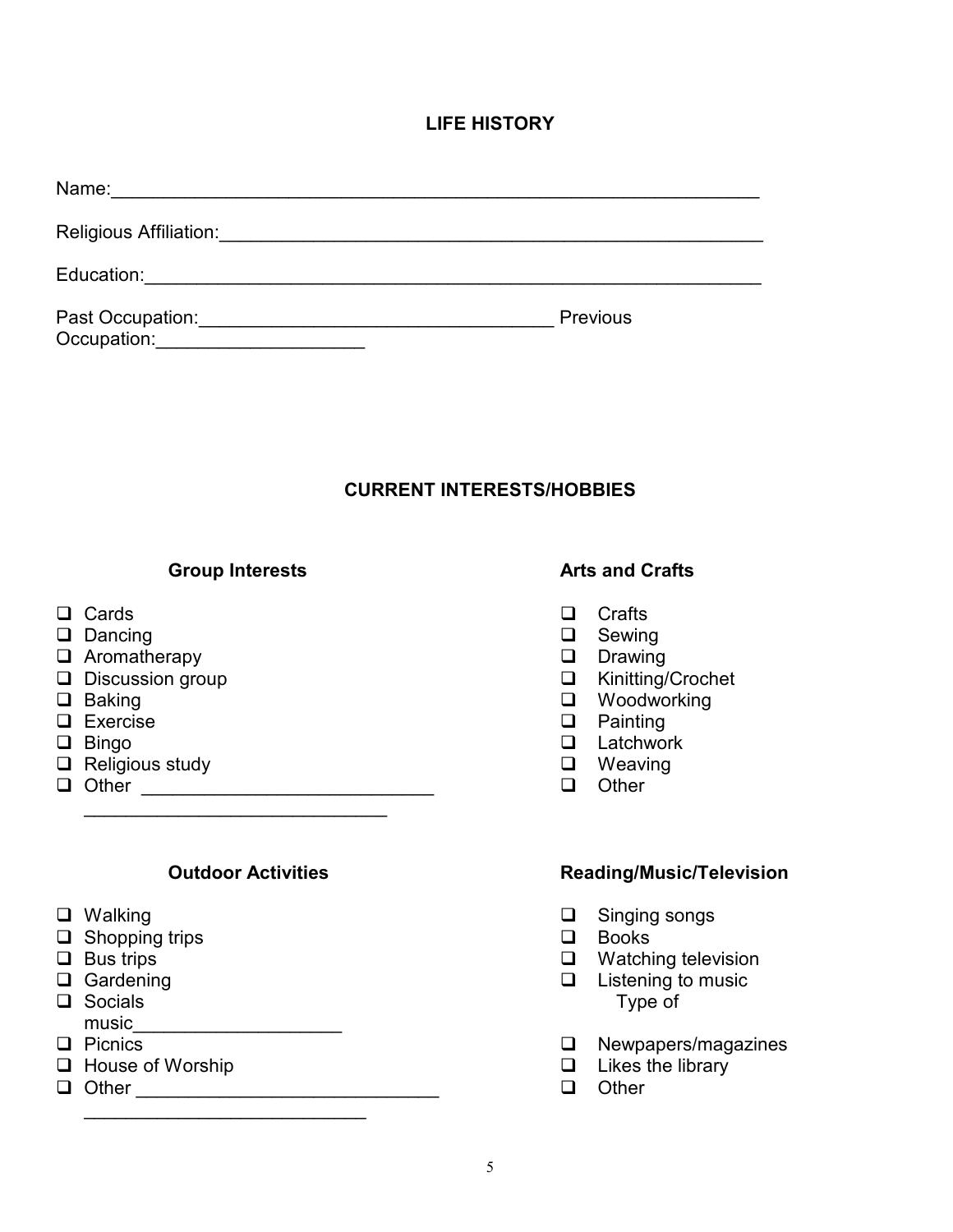| <b>Bethany Residence</b> |
|--------------------------|
|                          |

|                               | Date of final T.B. Mantoux test: ______________________ |
|-------------------------------|---------------------------------------------------------|
|                               |                                                         |
|                               |                                                         |
| Results, Please circle below: |                                                         |
| <b>Negative</b>               | <b>Positive</b>                                         |
|                               |                                                         |
|                               |                                                         |
|                               |                                                         |
|                               |                                                         |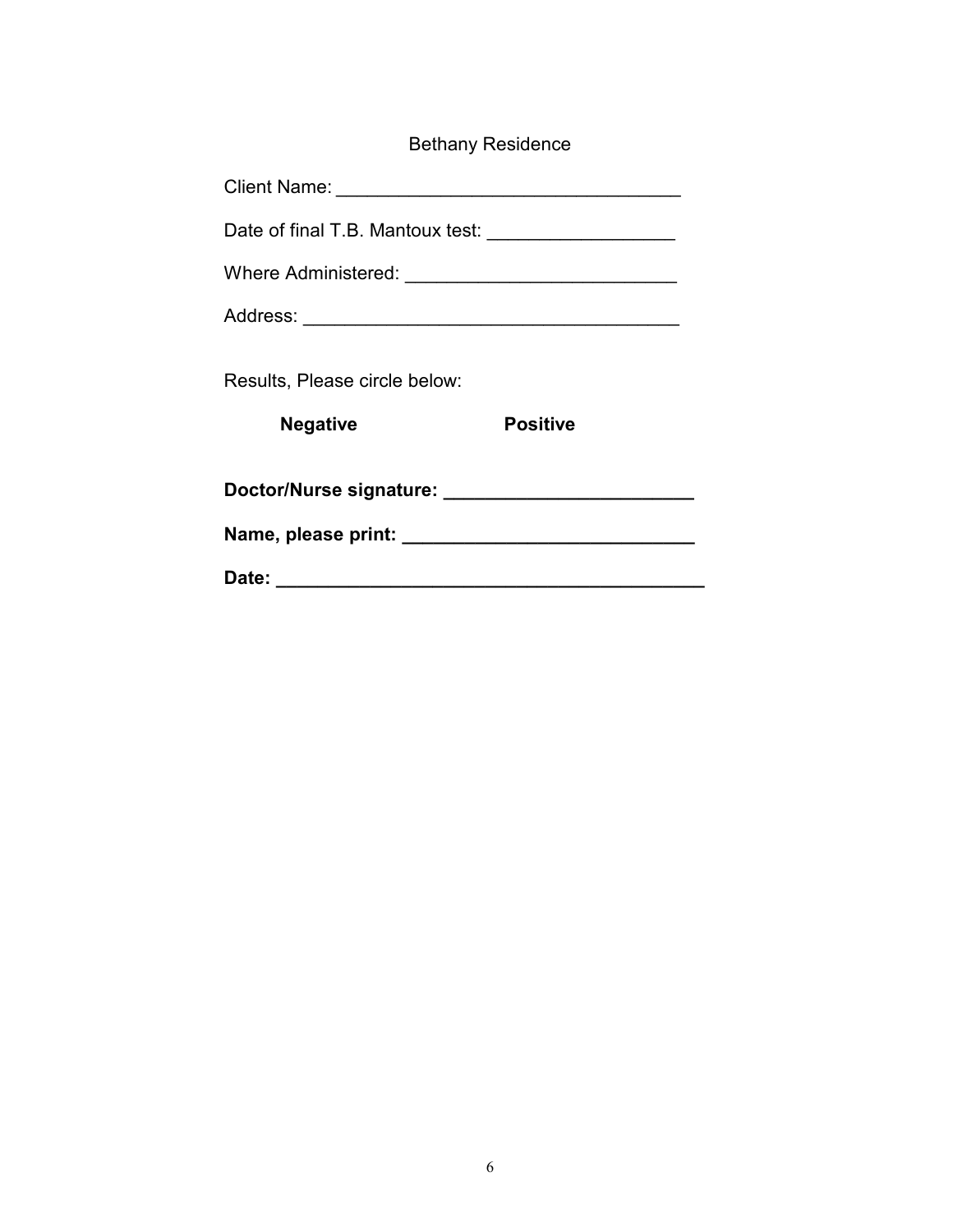## **Consent to Disclose Personal Health Information Pursuant to the Personal Health Information Protection Act, 2004 (PHIPA)**

|        | to disclose                                                  |                                                                                                                                                                                                                                      |
|--------|--------------------------------------------------------------|--------------------------------------------------------------------------------------------------------------------------------------------------------------------------------------------------------------------------------------|
| $\Box$ | my personal health information consisting of:                |                                                                                                                                                                                                                                      |
|        |                                                              | <b>Completion of Bethany Residence Application for Residence and Care attached</b>                                                                                                                                                   |
|        |                                                              | And: <u>contract the contract of the contract of the contract of the contract of the contract of the contract of the contract of the contract of the contract of the contract of the contract of the contract of the contract of</u> |
|        |                                                              |                                                                                                                                                                                                                                      |
|        | (Describe the personal health information to be disclosed)   |                                                                                                                                                                                                                                      |
| or     |                                                              |                                                                                                                                                                                                                                      |
|        |                                                              |                                                                                                                                                                                                                                      |
|        |                                                              | (Name of person for whom you are the substitute decision-maker*)                                                                                                                                                                     |
|        |                                                              | consisting of: Completion of Bethany Residence Application for Residence and Care attached                                                                                                                                           |
|        |                                                              |                                                                                                                                                                                                                                      |
|        | (Describe the personal health information to be disclosed)   |                                                                                                                                                                                                                                      |
|        |                                                              | to: Bethany Residence, 2387 Industrial Street, Burlington, Ontario                                                                                                                                                                   |
|        | (Print name and address of person requiring the information) |                                                                                                                                                                                                                                      |

**I understand the purpose for disclosing this personal health information to the person noted above. I understand that I can refuse to sign this consent form.** 

|  | My Name: __________________________________Address: ____________________________  |  |
|--|-----------------------------------------------------------------------------------|--|
|  |                                                                                   |  |
|  |                                                                                   |  |
|  | Witness Name: _______________________________Address:____________________________ |  |
|  |                                                                                   |  |
|  |                                                                                   |  |
|  |                                                                                   |  |
|  |                                                                                   |  |

**\*Please note: A substitute decision-maker is a person authorized under PHIPA to consent, on behalf of an individual, to disclose personal health information about the individual.**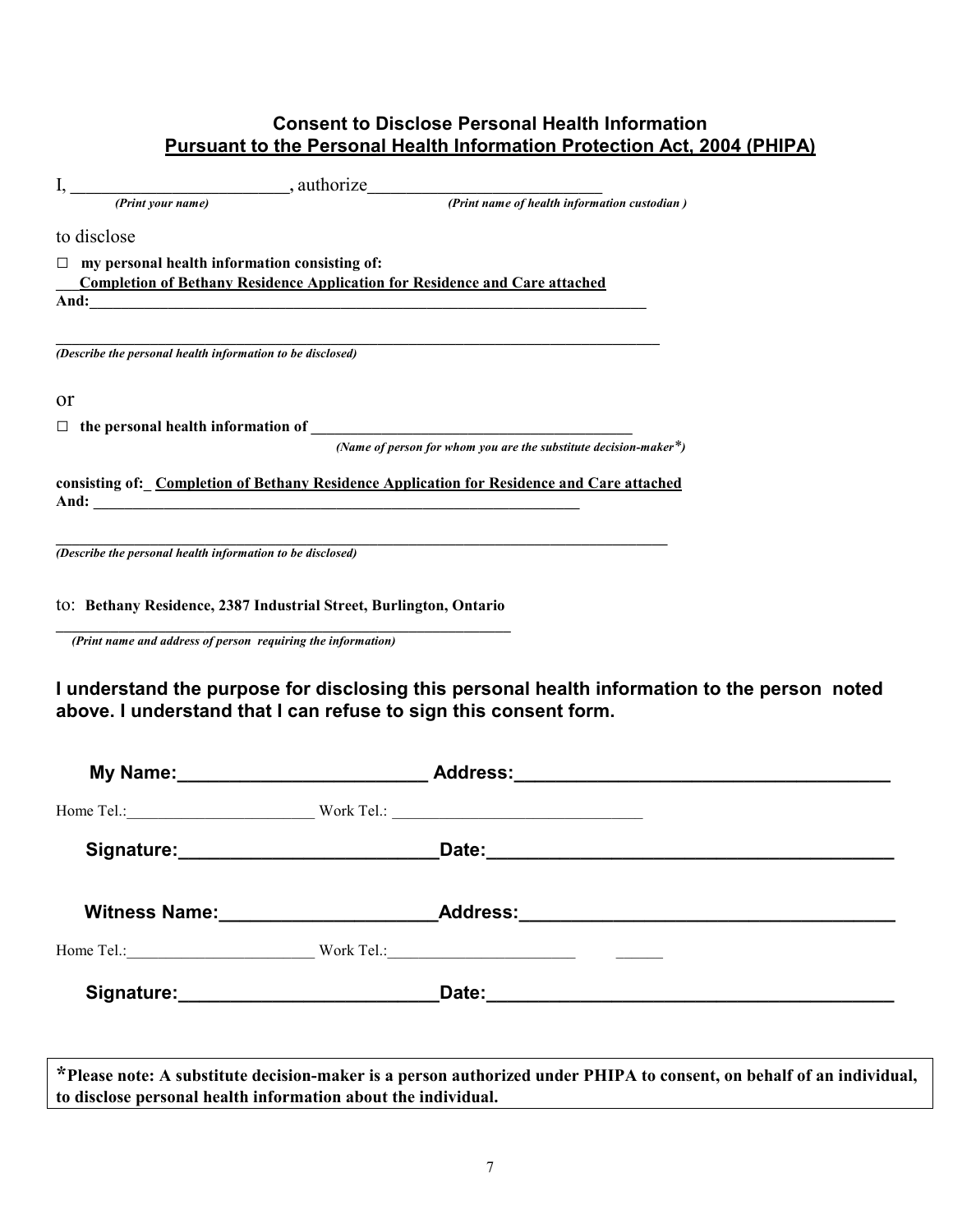| <b>Bethany Residence</b><br>2387 Industrial Street<br>Burlington, Ontario<br>$L7P$ 3A1                                                                                                                                         | Consent to Obtain Information                                                |  |
|--------------------------------------------------------------------------------------------------------------------------------------------------------------------------------------------------------------------------------|------------------------------------------------------------------------------|--|
| $\mathbf I$<br><u> 1990 - Johann Barbara, martxa alemaniar a</u>                                                                                                                                                               | Date of Birth consent to the release to                                      |  |
|                                                                                                                                                                                                                                | Bethany Residence Staff any information regarding my eligibility/income with |  |
| Ontario Disability Support Program or Ontario Works Program.                                                                                                                                                                   |                                                                              |  |
|                                                                                                                                                                                                                                |                                                                              |  |
| Dated at the state of the state of the state of the state of the state of the state of the state of the state of the state of the state of the state of the state of the state of the state of the state of the state of the s | this day of<br>2013.                                                         |  |
|                                                                                                                                                                                                                                |                                                                              |  |

 $\_$  , and the set of the set of the set of the set of the set of the set of the set of the set of the set of the set of the set of the set of the set of the set of the set of the set of the set of the set of the set of th

Signature of Witness Signature of applicant/Trustee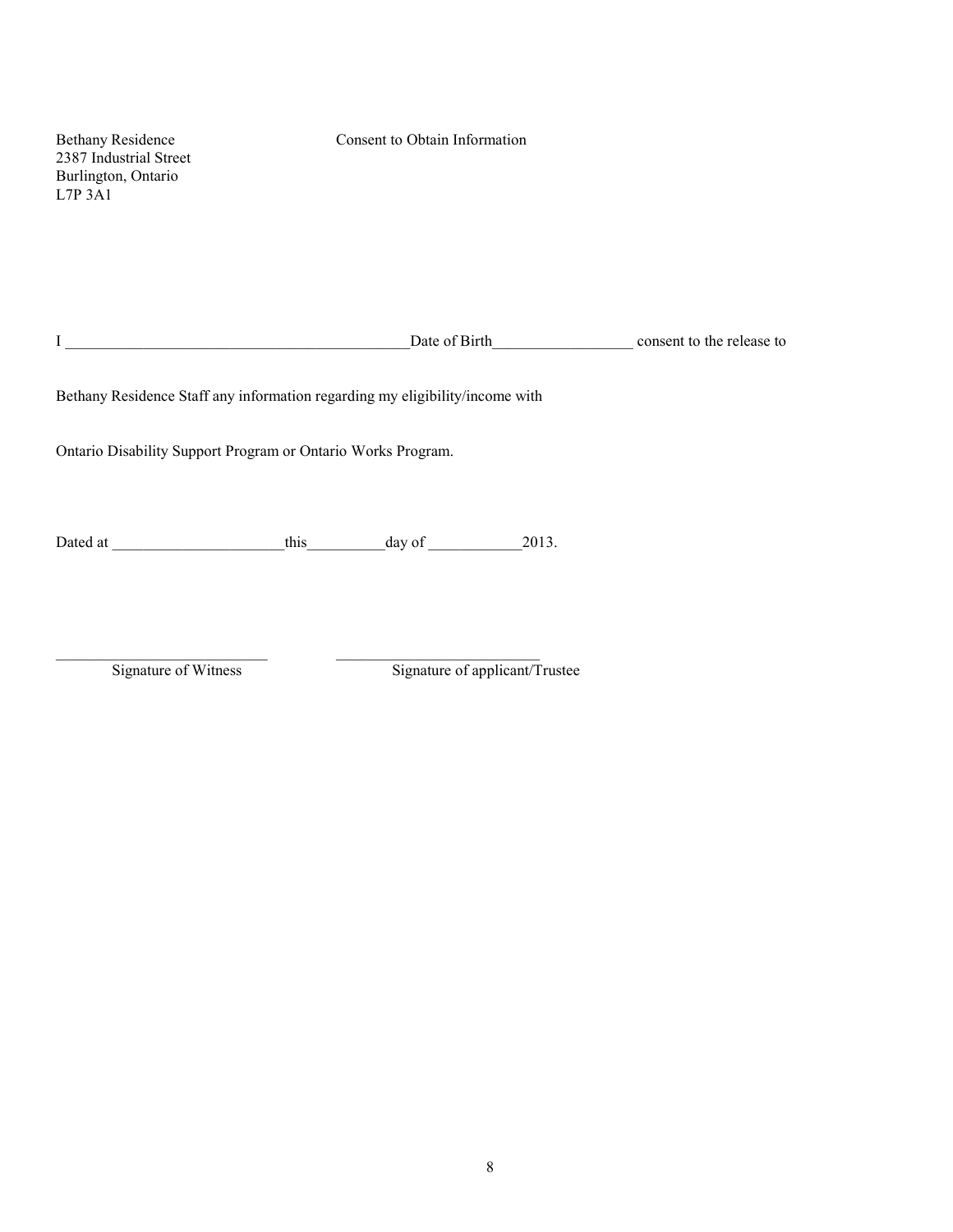#### **BETHANY RESIDENCE**

#### **RED CROSS**

#### **MEDICAL TRANSPORTATION INVOICING**

| <b>RESIDENT NAME:</b><br><u> 1980 - Jan Barbara, martxa al II-lea (h. 1980).</u>                      |
|-------------------------------------------------------------------------------------------------------|
| <b>RESPONSIBLE PARTY NAME:</b>                                                                        |
| <b>BILLING ADDRESS:</b><br><u> 1989 - Johann Stoff, amerikansk politiker (d. 1989)</u>                |
| <b>POSTAL CODE:</b>                                                                                   |
| <b>HOME PHONE:</b>                                                                                    |
| <b>OFFICE PHONE:</b>                                                                                  |
| <b>CELL PHONE:</b><br>the contract of the contract of the contract of the contract of the contract of |

1,\_\_\_\_\_\_\_\_\_\_\_\_\_\_\_\_\_\_\_\_\_\_\_\_\_\_\_\_\_\_\_\_\_\_\_ give permission for the above

(Responsible Party)

information to be shared with the Red Cross for their medical transportation invoicing.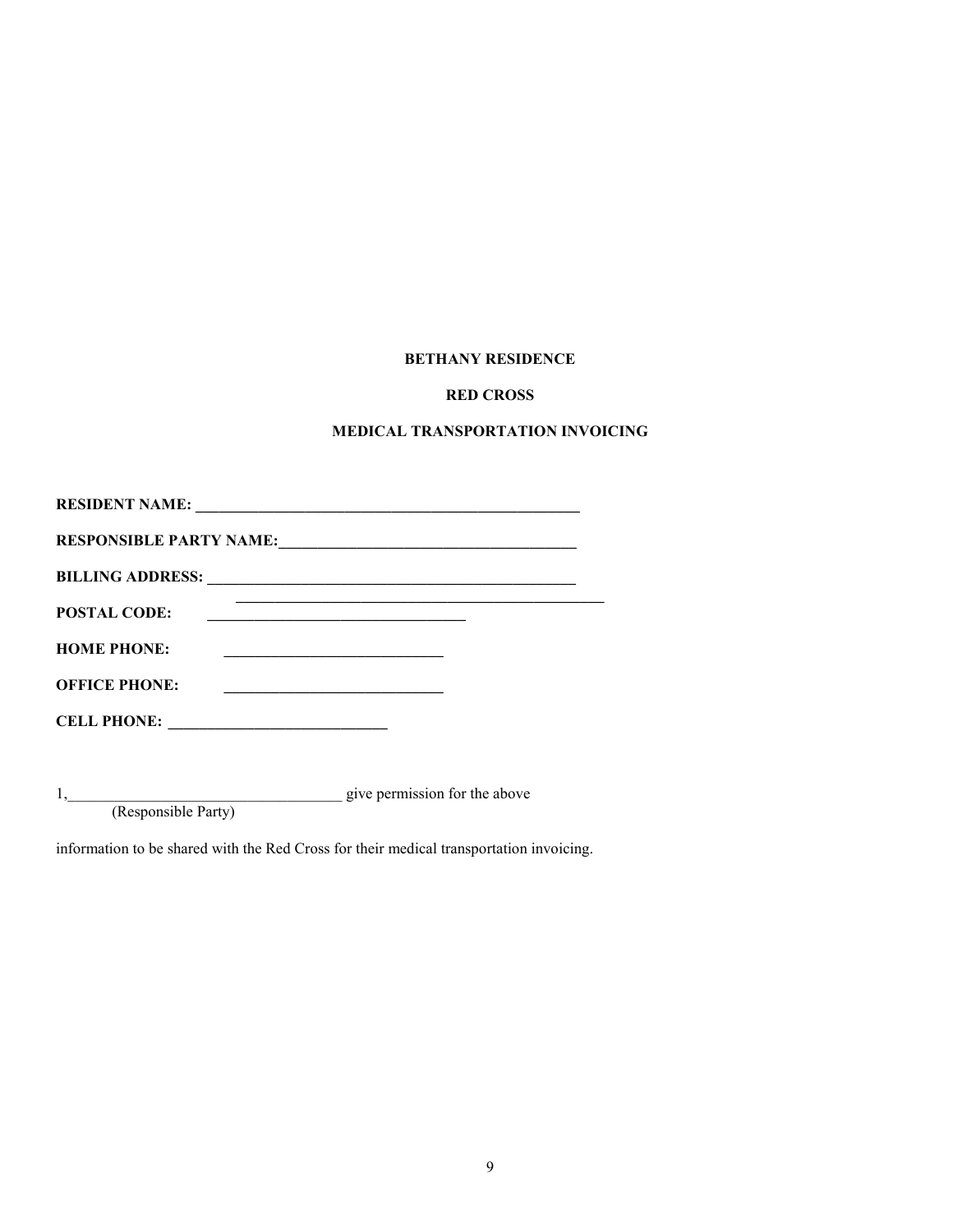

# **Housing with Related Supports Application Form - Subsidy**

**Social & Community Services - Housing Services Division 690 Dorval Drive 7th Floor, Oakville ON L6K 3X9 Telephone: 905-825-6000 Fax: 905-825-8274**

#### **Program Overview:**

Halton Region has service agreements with 3 Housing with Related Supports Housing Providers who provide residential care on a long-term basis, including board and lodging, to:

- People who are living with severe and chronic mental illness and/or cognitive difficulties/impairments
- Seniors who are frail and not eligible for Long-Term Care
- People with developmental disabilities

These homes provide 24-hour supervision and supports to vulnerable adults who require some assistance with daily living activities.

Services include: furnished rooms, medication management, meals, 24-hour urgent response, housekeeping and laundry services as well as social or recreational activities.

A subsidy is also offered by Halton Region to qualified applicants. Private pay beds may also be available.

#### **How to Apply:**

To apply for subsidized housing with a HWRS provider, please complete Sections 1-5 below and return to:

Housing with Related Supports Program Housing Services Division Region of Halton 690 Dorval Drive, 7<sup>th</sup> Floor Oakville, ON L6K 3X9

| <b>HWRS providers in Halton Region</b> |                                                                        |                           |  |
|----------------------------------------|------------------------------------------------------------------------|---------------------------|--|
| Bethany Residence, Burlington          | Millhouse Resthome, Acton<br>2 locations                               | Parkside Resthome, Acton  |  |
| 2387 Industrial Street, Burlington,    |                                                                        |                           |  |
| Ontario, L7P 3A1                       | 34 Mill St., West Acton, Ontario<br>L7J 1G4                            | 58 Main St N<br>Acton, ON |  |
| 130 Bed capacity                       | (12 bed capacity – all male)<br>&                                      | L7J 1W2                   |  |
|                                        | 14022 Third Line Halton Hills,<br>Ontario L7J 2M1<br>(10 bed capacity) | 24 bed capacity           |  |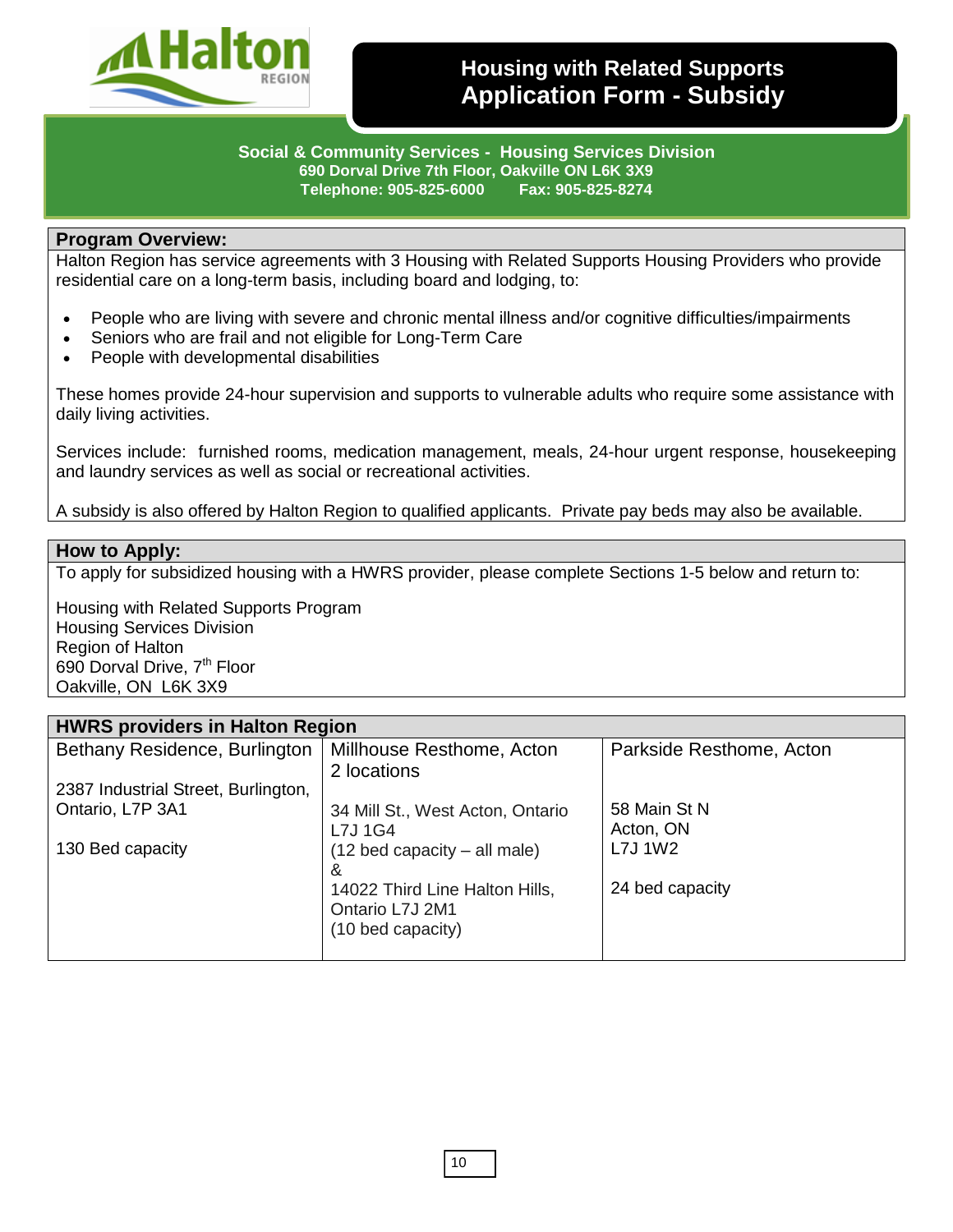| Before you Apply - Information you need to gather:    |                                                                                                                                                                                                                                                                                                                                                                                                                                                                                                                                                                                                                     |  |
|-------------------------------------------------------|---------------------------------------------------------------------------------------------------------------------------------------------------------------------------------------------------------------------------------------------------------------------------------------------------------------------------------------------------------------------------------------------------------------------------------------------------------------------------------------------------------------------------------------------------------------------------------------------------------------------|--|
| <b>Document Checklist</b>                             | Example                                                                                                                                                                                                                                                                                                                                                                                                                                                                                                                                                                                                             |  |
| Proof of Status in Canada                             | <b>Canadian Birth Certificate</b><br>$\bullet$<br>Passport<br>$\bullet$<br>Permanent resident card and documentation showing date and place of<br>$\bullet$<br>landing                                                                                                                                                                                                                                                                                                                                                                                                                                              |  |
| Proof of identity                                     | Social Insurance Number<br>$\bullet$                                                                                                                                                                                                                                                                                                                                                                                                                                                                                                                                                                                |  |
| Proof of Assets                                       | Bank account information (bank statements, bank book)<br>$\bullet$<br>Investment statements (RRSPs, GICs, RRIFs, etc.)<br>$\bullet$<br>Pre-paid funeral or life insurance policies<br>$\bullet$<br>Vehicle ownership<br>$\bullet$<br>Property you own<br>$\bullet$<br>Any other asset<br>$\bullet$                                                                                                                                                                                                                                                                                                                  |  |
| Proof of Income                                       | Statements from:<br><b>Ontario Disability Support Plan</b><br>$\bullet$<br><b>Ontario Works</b><br>$\bullet$<br>Old Age Security<br>$\bullet$<br>Guaranteed Income Supplement or Guaranteed Annual Income System<br>$\bullet$<br>Canada or Quebec Pension Plan<br>$\bullet$<br>Employment pay stubs (8-12 weeks)<br>$\bullet$<br><b>Employment insurance</b><br>$\bullet$<br>Workplace Safety and Insurance Board<br>$\bullet$<br>Other pensions, private or foreign<br>$\bullet$<br>Support payments<br>$\bullet$<br>Income Tax forms - Notice of Assessment<br>$\bullet$<br>Any other type of income<br>$\bullet$ |  |
| Power of Attorney or<br>Guardianship<br>documentation | Documentation to verify Power of Attorney or Guardianship arrangements<br>$\bullet$                                                                                                                                                                                                                                                                                                                                                                                                                                                                                                                                 |  |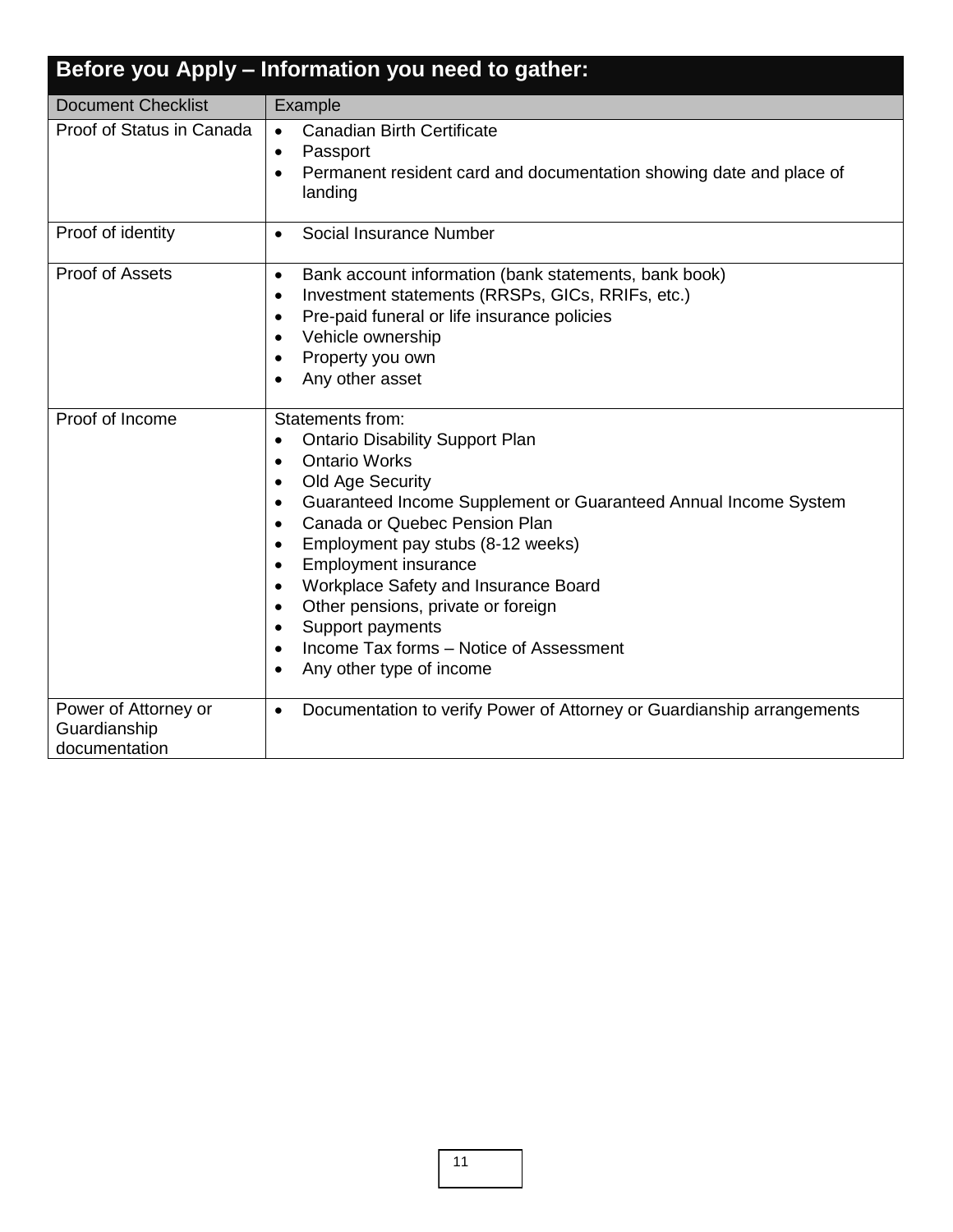| <b>Section 1: Personal Information</b>  |                                                                                                             |                                                                                                                           |
|-----------------------------------------|-------------------------------------------------------------------------------------------------------------|---------------------------------------------------------------------------------------------------------------------------|
| First Name:                             | Last Name:                                                                                                  | Date of Birth                                                                                                             |
|                                         |                                                                                                             | (DD/MM/YY)                                                                                                                |
| Social Insurance Number (SIN)           | I identify my gender as<br>$\square$ Female<br>$\Box$ Male                                                  | (fill in the blank)                                                                                                       |
| <b>Current Address:</b>                 | City/Town, Province, Postal Code                                                                            | Do you?                                                                                                                   |
|                                         |                                                                                                             | $\Box$ Own $\Box$ Rent $\Box$ Other, specify                                                                              |
| Apt/unit number:                        |                                                                                                             |                                                                                                                           |
| Home Phone Number:                      | Cell Number:                                                                                                | E-mail address:                                                                                                           |
| Language spoken:                        | Do you require an interpreter or<br>translator?<br>$\Box$ Yes $\Box$ No<br>If Yes, please specify language: | <b>Status in Canada</b><br>□ Canadian Citizen<br>□Permanent Resident<br>□Refugee/Refugee Claimant<br>□Sponsored Immigrant |
| <b>Marital Status:</b><br>$\Box$ Single | □Married □Separated □Divorced □Common-Law □Widowed                                                          |                                                                                                                           |

# **Section 2: Next of Kin or Emergency Contact Information**

| First Name:             | Last Name:                       |
|-------------------------|----------------------------------|
| <b>Mailing Address:</b> | City/Town, Province, Postal Code |
| Apt/unit number:        |                                  |
| Phone Number:           | Relation to you:                 |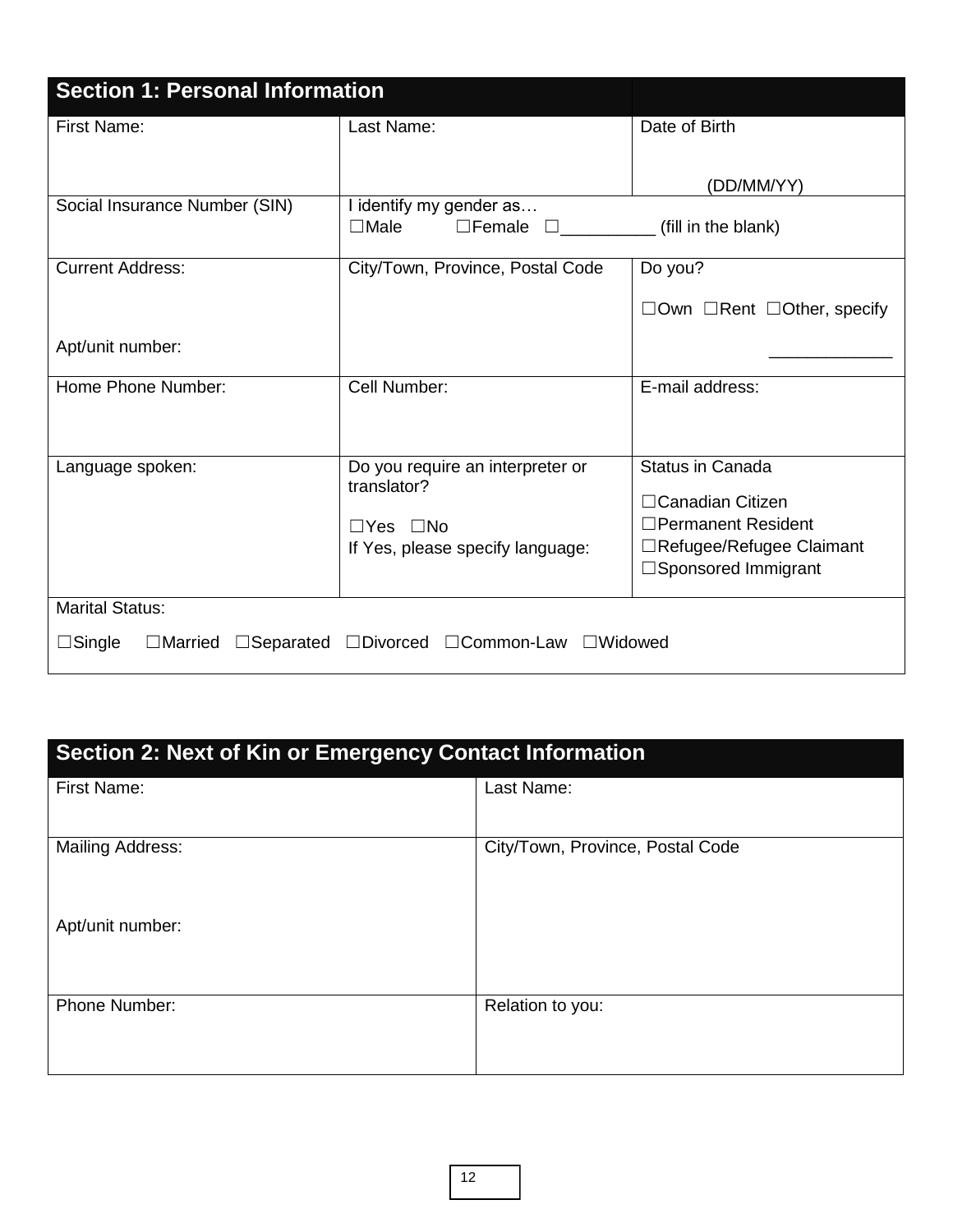| Section 3: Do you have a Power of Attorney/Guardian or Responsible Party? |                                  |
|---------------------------------------------------------------------------|----------------------------------|
| First Name:                                                               | Last Name:                       |
| Mailing Address:                                                          | City/Town, Province, Postal Code |
| <b>Phone Number:</b>                                                      | Relation to you:                 |

| <b>Section 4a: Income</b>                                                                       |                                                   |                                                                                             |  |
|-------------------------------------------------------------------------------------------------|---------------------------------------------------|---------------------------------------------------------------------------------------------|--|
| Select the following income sources that are applicable to you and provide proof of the income. |                                                   |                                                                                             |  |
| <b>Income Source</b>                                                                            | <b>Monthly Gross Income</b>                       | <b>Attach as Proof</b>                                                                      |  |
| <b>Ontario Works (OW)</b><br>$\Box$                                                             | \$                                                | Statement of Assistance OR a letter from<br>your caseworker confirming benefits<br>received |  |
| $\Box$ Ontario Disability Support<br>Plan (ODSP)                                                | \$                                                | Statement of Assistance OR a letter from<br>your caseworker confirming benefits<br>received |  |
| <b>Employment earnings</b><br>$\Box$                                                            | Name of Employer:<br><b>Gross Monthly Income:</b> | 8 weeks of pay stubs OR a letter from the<br>employer confirming gross income.              |  |
| $\Box$ Old Age Security (OAS)                                                                   | \$                                                |                                                                                             |  |
| $\Box$ Guaranteed Income<br>Supplement (GIS)                                                    | \$                                                |                                                                                             |  |
| $\Box$ Guaranteed Annual<br>Income (GAINS)                                                      | \$                                                | Letter from source (i.e. Service Canada)                                                    |  |
| $\Box$ Canada Pension Plan (CPP)                                                                | \$                                                | <b>OR</b>                                                                                   |  |
| <b>CPP - Disability</b>                                                                         | $\mathfrak{S}$                                    | Bank statements AND applicable T4 slips<br>from the most recent income tax return           |  |
| $\Box$ WSIB                                                                                     | \$                                                |                                                                                             |  |
| <b>Employment Insurance (EI)</b>                                                                | \$                                                |                                                                                             |  |
| $\Box$ Other Income (e.g.<br>sponsorship, private or foreign<br>pensions etc.)                  | Source:<br>\$                                     |                                                                                             |  |
| <b>Notice of Assessment</b><br>(most recent)                                                    | Revenue Canada                                    | Must include a copy of your most recent Notice of Assessment from                           |  |
| <b>Total Income</b>                                                                             | \$                                                |                                                                                             |  |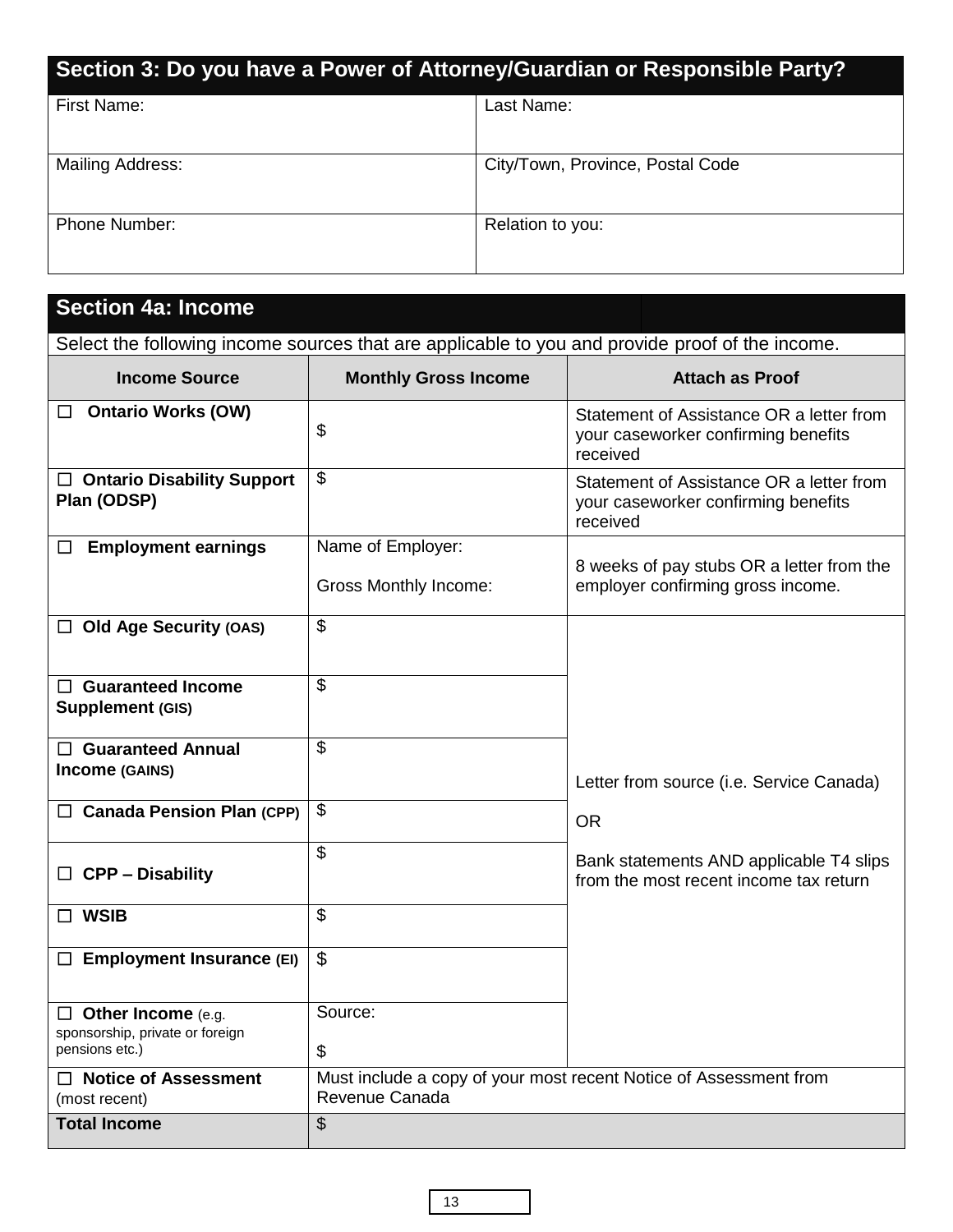| <b>Section 4b: Assets</b>                                                        |                       |                                                                                       |  |
|----------------------------------------------------------------------------------|-----------------------|---------------------------------------------------------------------------------------|--|
| Select the following that are applicable to you and provide proof of the asset   |                       |                                                                                       |  |
| <b>Assets:</b>                                                                   | <b>Value/Balance:</b> | <b>Asset Owner:</b>                                                                   |  |
| $\Box$ Bank Account                                                              | \$                    | $\Box$ Applicant $\Box$ Spouse/common-law<br>$\Box$ Other, specify _______________    |  |
| $\Box$ Bank Account                                                              | \$                    | $\Box$ Applicant $\Box$ Spouse/common-law                                             |  |
| $\Box$ Bank Account                                                              | \$                    | $\Box$ Applicant $\Box$ Spouse/common-law<br>$\Box$ Other, specify _________________  |  |
| $\Box$ Investments (example:<br>stocks, bonds, GIC, RRSP,<br>mutual funds, RRIF) | \$                    | $\Box$ Applicant $\Box$ Spouse/common-law                                             |  |
| $\Box$ Investments (example:<br>stocks, bonds, GIC, RRSP,<br>mutual funds, RRIF) | \$                    | $\Box$ Applicant $\Box$ Spouse/common-law<br>$\Box$ Other, specify ______________     |  |
| $\Box$ Vehicle                                                                   | \$                    | $\Box$ Applicant $\Box$ Spouse/common-law<br>$\Box$ Other, specify _________________  |  |
| $\Box$ Pre-paid Funeral                                                          | \$                    | $\Box$ Applicant $\Box$ Spouse/common-law<br>$\Box$ Other, specify _________________  |  |
| $\Box$ Property                                                                  | \$                    | $\Box$ Applicant $\Box$ Spouse/common-law<br>$\Box$ Other, specify __________________ |  |
| $\Box$ Life Insurance Policy                                                     | \$                    | $\Box$ Applicant $\Box$ Spouse/common-law<br>$\Box$ Other, specify $\Box$             |  |
| <b>Trust Account</b>                                                             | $\mathfrak{P}$        | $\Box$ Applicant $\Box$ Spouse/common-law<br>□ Other, specify _______________         |  |
| $\Box$ Other, specify                                                            | $\mathfrak{L}$        | $\Box$ Applicant $\Box$ Spouse/common-law<br>□ Other, specify _______________         |  |
| $\Box$ Other, specify                                                            | \$                    | $\Box$ Applicant $\Box$ Spouse/common-law<br>□ Other, specify _______________         |  |
| $\Box$ Other, specify                                                            | \$                    | $\Box$ Applicant $\Box$ Spouse/common-law<br>$\Box$ Other, specify ______________     |  |
| <b>Total Assets</b>                                                              | \$                    |                                                                                       |  |